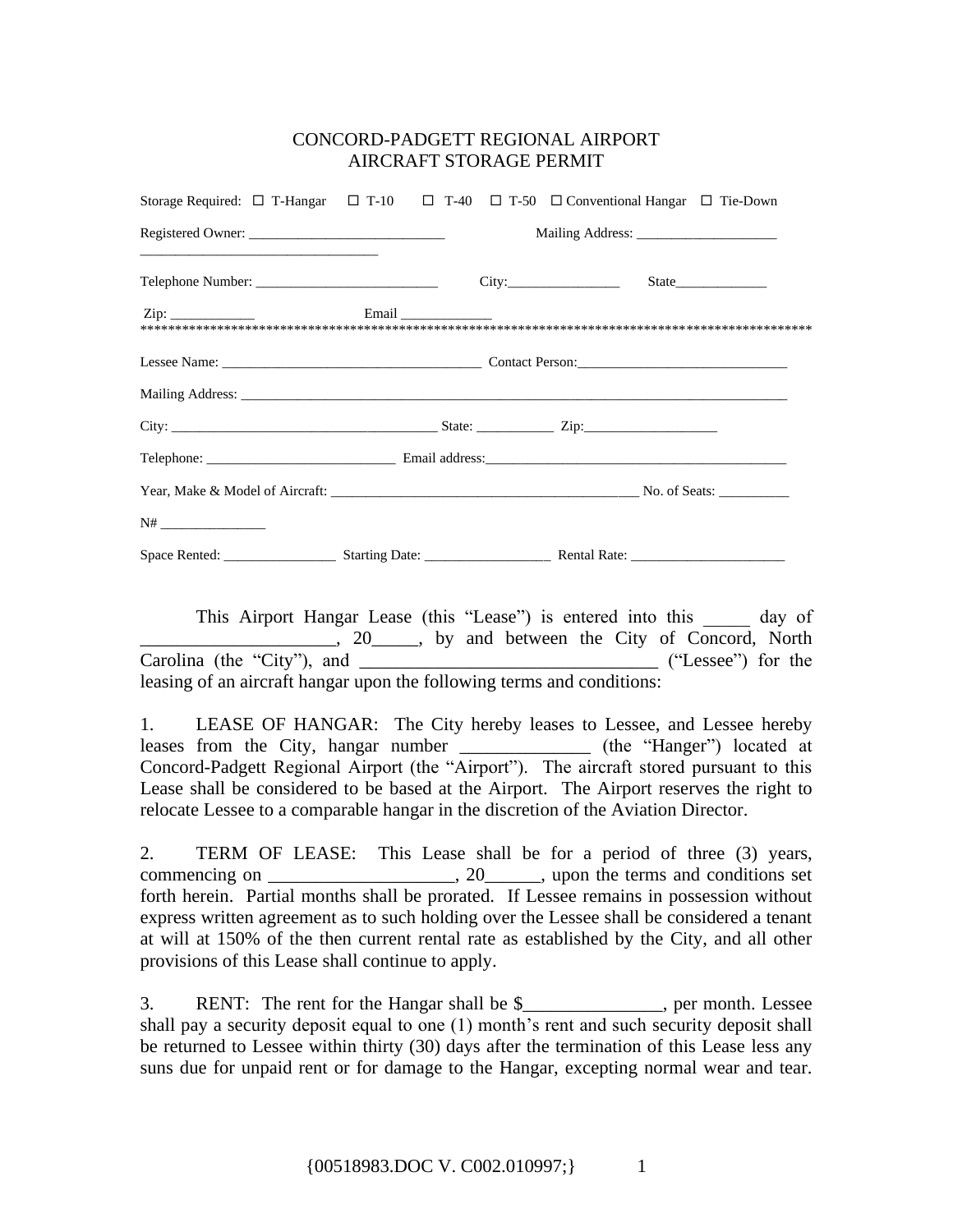Rent shall be paid in advance for each month the Hangar is assigned to Lessee. The rent shall be due on the first day of each month, without demand, and shall be considered be considered delinquent if not paid by the twenty-sixth  $(26<sup>th</sup>)$  day of each month. Lessee shall pay a late charge of  $1 \frac{1}{2}$  percent on any installment of rent not paid by the twentysixth  $(26<sup>th</sup>)$  day of each month. The non-payment of rent shall be grounds for cancellation of this Lease. Utilities shall be paid by the City.

4. USE OF PREMISES: The Hangar is to be utilized as a hangar under the following conditions:

A. Lessee shall abide by the Airport Rules and Regulations, Minimum Standards, City Ordinances, applicable Federal and State statutes, and regulations of the Federal Aviation Administration ("FAA"), including but not limited to those in Exhibit A, as they may from time to time be amended, including environmental laws regarding the handling, discharge, release and dumping of any hazardous substance, and such rules, regulations and ordinances are incorporated by reference into this Lease and made a part hereof.

B. Minor aircraft self-maintenance such as would normally be performed by an aircraft owner by himself or with his own employees without the benefit of an aircraft mechanic is allowed in the Hangar. Lessees possessing a valid mechanic's certificate or otherwise authorized by the FAA are permitted to maintain their own aircraft in the Hangar. Hazardous activities, including, but not limited to, smoking, welding, painting, doping, open fuel lines, open flames, or the application of hazardous substances are expressly prohibited in the Hangar.

C. No flammable or explosive substances or items are allowed in the Hangar, except as allowed by the Fire Department. Storage of fuel is restricted to the fuel cells/tanks of the stored aircraft. Aircraft may be fueled only in areas designated by the Airport and may not be fueled in the Hangar.

D. Lessee agrees to maintain the Hangar in a clean and orderly condition at all times, and in accordance with all safety and fire codes which may apply to the Hangar, and further agrees to comply with all directives issued by any fire inspector to either the City or the Lessee. The City shall have reasonable access to the Hangar for inspection and emergencies.

E. Lessee shall not use the Hangar for any commercial purpose, including, but not limited to, a charter service, aircraft rental, aircraft servicing, or flight instruction.

F. All aircraft stored in the Hangar must be airworthy, which for the purposes of this Lease means an aircraft with a current annual inspection. Short term storage of non-operational aircraft for purposes of maintenance, repair or refurbishment is allowed.

G. Lessee shall provide and maintain a fire extinguisher within a Hangar at all times.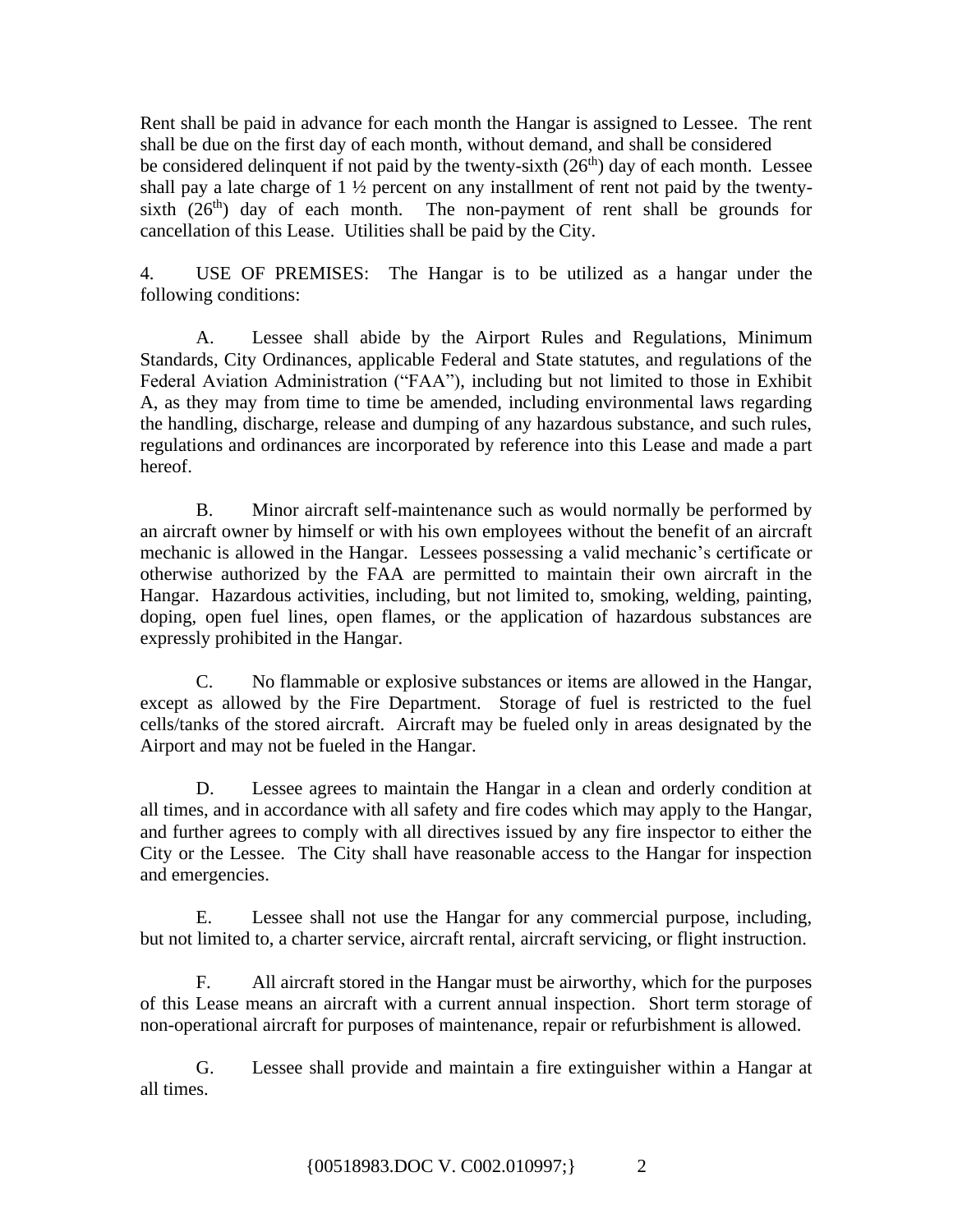H. Only locks provided by the City may be used on Hangar doors. Use of other locks shall constitute a breach of this Lease and will be removed.

I. Aircraft may not be parked outside in front of a Hangar on the ramp unattended at any time. Lessee must ensure that the operation of the Hangar doors does not block or otherwise hinder neighboring Hangar access.

J. Limited electrical appliances are allowed in a Hangar with the prior written approval of the Aviation Director and the payment of any applicable fees. Portable fans, small power tools, televisions, refrigerators, coffee makers, powered tow bars, battery trickle chargers, vacuum cleaners, and small air compressors are examples of acceptable appliances. Any appliance not having an explosion-proof motor must be elevated at least eighteen (18) inches above the floor. Prohibited appliances include, but are not limited to, air conditioners, electric heaters, open flame heaters, hot plates, heat lamps and stoves. No extension cords or appliances, except for refrigerators, shall remain connected to any electrical receptacle when the Hangar in not occupied by Lessee. Lessee shall not allow the use of electrical power by any other person.

K. The Aviation Director reserves the right to assign a Hangar most appropriate to the size of the aircraft, and to relocate aircraft to a different hangar.

L. Lessee shall be allowed to park its motor vehicle in its Hangar while the aircraft is out and in use. Any other storage of motor vehicles is prohibited. Motor vehicles may access Hangars only on the approved Hangar ramp and motor vehicles are not allowed to drive on any other Airport ramps. The Lessee shall maintain insurance on its vehicle as required by law. Except as noted above, the Lessee shall not park motor vehicles anywhere on the airport except in the airport parking lot.

M. When the Hangar is not in use by the Lessee, the doors and hatches of all stored aircraft are to be closed and secure and engine plugs shall be installed on each aircraft engine to prevent damage in the event of a discharge of the foam fire suppression system or other event. Keys shall not be left in the aircraft when unattended.

N. No billboards, posters or signs shall be permitted upon the exterior of the Hangar, except as have been approved, in writing, by the City.

O. The Hangar shall not in any manner be used as a permanent or temporary residence.

P. Non-commercial construction of amateur or kit-built Aircraft is allowed in the Hangar so long as it does not involve any activity prohibited by this Lease or by applicable Federal, state and local rules, regulations and ordinances, including, but not limited to, fire and safety codes. Lessee shall complete construction of any Aircraft within twelve (12) months of first entering into this Lease. If construction of the Aircraft is not completed within twelve (12) months then Lessee can apply for an extension of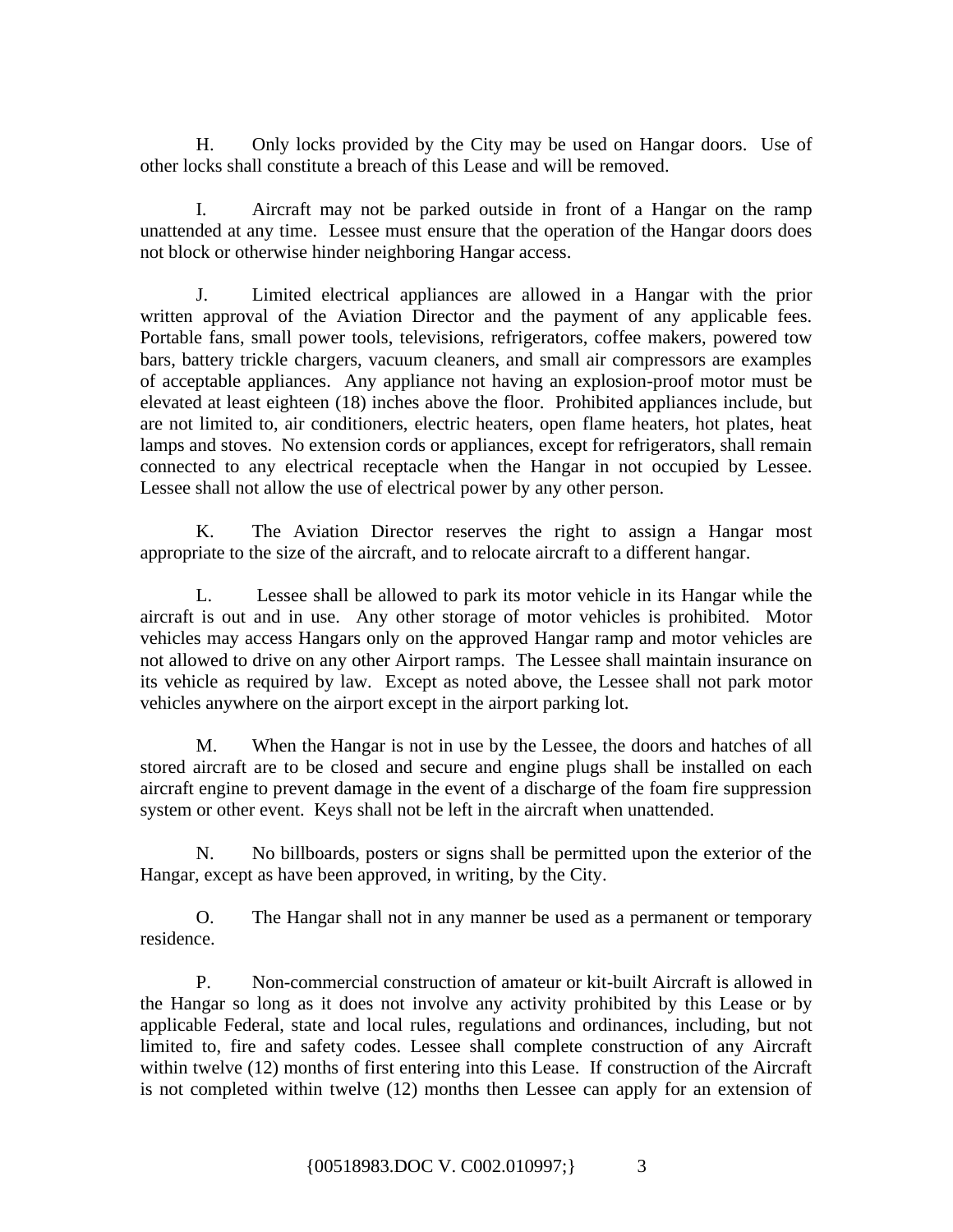time of up to six (6) additional months to complete construction, so long as Lessee has been diligently engaged in the construction of the Aircraft during the first twelve (12) month period. If Lessee fails to engage in any construction activities for a thirty (30) day period of time then this Lease shall terminate.

5. ASSIGNMENTS, TRANSFERS AND SUBLEASES: Lessee agrees not to assign, sublet or otherwise lease occupancy or use of the Hangar by parties other than the Lessee. Transfer of this lease to third parties is expressly prohibited.

6. LIABILITY: It is understood and agreed that the use of the Hangar shall be at the sole risk of the Lessee and that the City and Airport will not be held responsible for the aircraft or personal property located in, within or about the Airport or the Hangar, or within or about the Lessee's aircraft, belonging to the Lessee its agents, employees, invitees, or guests, and the City shall not be liable for damage to or theft or misappropriation of any such property, or for damage to the aircraft caused by weather conditions or acts of God, fire, theft, windstorm, rain, lightning, hail, moisture or any other cause.

7. INSURANCE: Lessee shall provide proof of insurance coverage to the City certifying that the following insurance coverage is in effect prior to the commencement of this Lease, and shall maintain coverage in full force and effect until the termination of this Lease:

A. Aircraft Liability Coverage. Lessee shall maintain aircraft liability insurance in an amount of no less than \$1,000,000 each occurrence or accident with \$1,000,000 aggregate. The City shall be named as an additional insured under the liability insurance policy.

B. Form of Policy. All policies of insurance required above shall be written by a qualified insurance company rated "A" or better and be authorized to do business in the State of North Carolina. Each certificate of insurance shall include: (1) a statement that the City is endorsed as a named insured under each policy, (2) a statement of the required dollar limits of coverage, (3) a provision that written notice of cancellation or any material change in coverage shall be delivered to the City at least thirty (30) days in advance of the effective date of the material change or cancellation, and that no cancellation, alteration or change of beneficiary shall be made without written notice to the City.

8. ALTERATIONS: Lessee shall not alter any existing fixtures or improvements or alter the hangar walls, floor, doors, ceiling, electrical or mechanical systems, or any portion of the Hangar in any manner; nor shall Lessee add fixtures or improvements or in any way modify the Hangar without prior written approval of the City. Lessee shall not attach any hoisting or holding mechanism to any part of the Hangar or pass any mechanism through any part of the struts or beams of the Hangar. Floor mounted electrical retrieval winches, which meet City requirements, may be installed with prior written approval of the Aviation Director. Any and all work approved by the City shall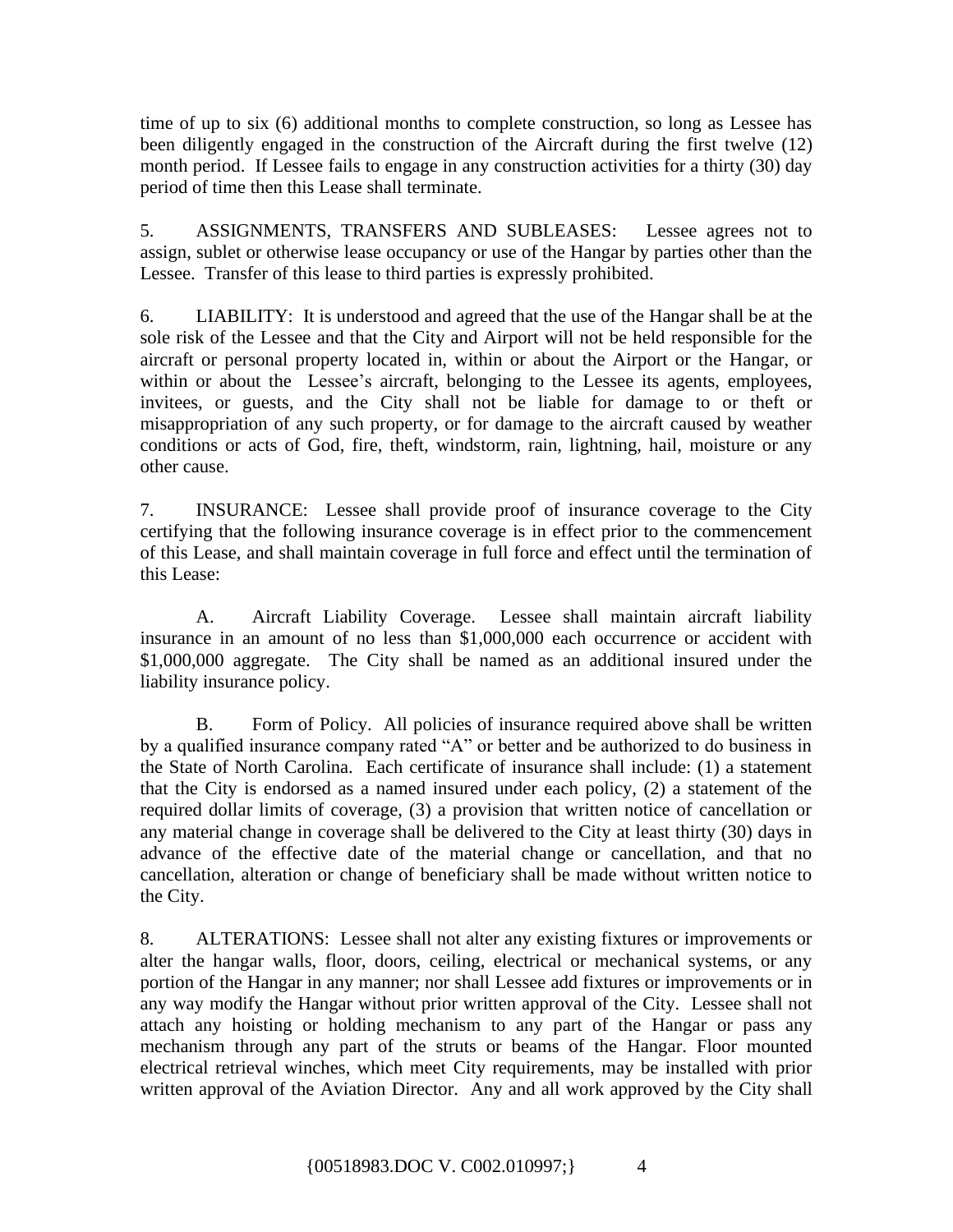be at Lessee's sole cost and expense. All fixtures, improvements, and additions made in or upon the Hangar shall remain with the Hangar and become the property of the City at the termination of this Lease, however terminated, without compensation being paid by the City to Lessee.

9. MAINTENANCE: The City shall be responsible for all maintenance to the Hangar and Lessee shall not make any repairs to the Hangar. Lessee agrees to immediately notify the City of any maintenance or repair issues or damage to the Hangar.

10. INDEMNITY: Lessee agrees to indemnify and hold the City and the Airport, and their officers, agents, employees, insurers, successors and assigns, harmless from and against any and all liabilities, judgments, costs, damages, expenses, claims, actions or demands of any kind and nature, by any person whatsoever on account of property damage, injury or death of a person arising from Lessee's use of the Airport or the Hangar, including acts of Lessee's agents, and Lessee shall give the City prompt notice of any such claims filed against Lessee or the City or the Airport.

11. DEFAULT: An Event of Default shall have occurred if: (A) The monthly rental has not been received by the City by the fifteenth  $(15<sup>th</sup>)$  day of each month during the term of this Lease, or (B) Lessee shall default in the performance of its obligations under this Lease or any applicable rules and regulations incorporated within this Lease. Lessee shall have thirty (30) days after written notice by the City to cure any default. Upon the occurrence of an Event of Default and failure to cure, the City, at its sole option, may terminate this Lease and all of Lessee's rights hereunder, and may then at any time thereafter bring an action for possession of the Hangar without prejudice to any other remedy or right of action which the City may have for possession of the Hangar or for rent or damages sustained by reason of the default. The City is hereby granted an express lien upon and security interest in any aircraft and personal property within the Hangar to secure payment of all sums due to the City by the Lessee. Personal property, including aircraft, stored within the Hangar may be sold to satisfy any amounts due to the City. Lessee, at the time of storage, shall disclose to the City any lien holder or secured parties who have an interest in personal property that is stored or will be stored in the Hangar.

13. SURRENDER OF STORAGE SPACE: Upon the expiration or termination of this Lease Lessee agrees to return the Hangar to the City and to remove all of Lessee's goods and effects from the Hangar. Lessee shall leave the Hangar in a neat, clean and orderly condition, allowing for ordinary and normal usage during occupancy. Lessee shall reimburse the City for the repair of any damage to the Hangar. The City is hereby authorized, without liability to Lessee for loss or damage, and at the sole risk of the Lessee, to remove and store any property, including aircraft, left by Lessee in the Hangar at Lessee's expense, or to retain such property, or to sell such property at a public or private sale and apply the net proceeds of such sale to the payment of any sum due to the City by Lessee, or to destroy such property.

14. REGISTRATION: Lessee shall provide to the Aviation Director a copy of the current FAA Registration and/or proof of ownership, suitable to the Aviation Director,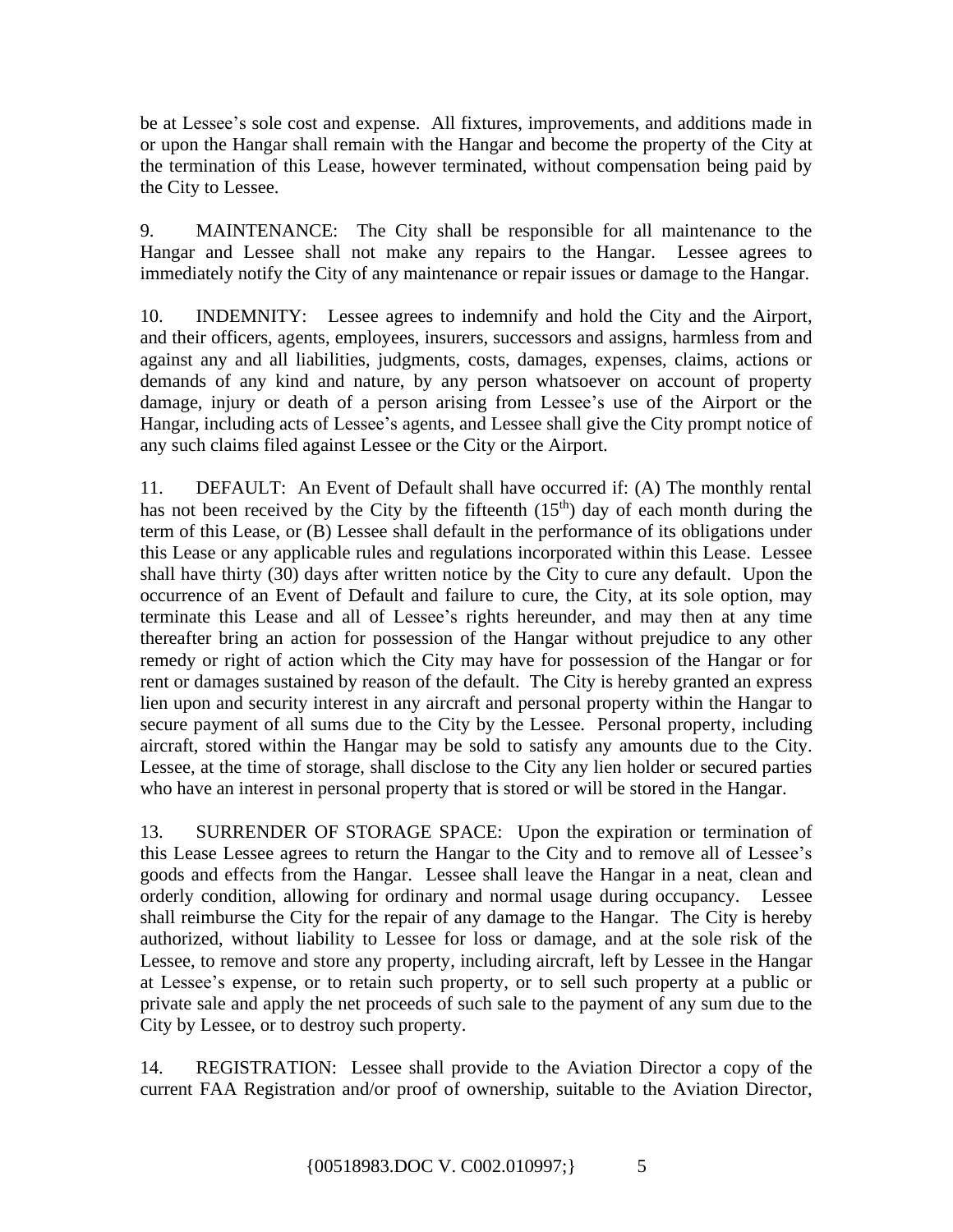for the aircraft to be stored pursuant to this Lease. If Lessee has a temporary registration or if there is any change of aircraft ownership, Lessee shall notify the Aviation Director within ten (10) days and shall have ninety (90) days in which to acquire a permanent registration or another aircraft before this Lease is cancelled. If the registration is not in the name of the Lessee, then Lessee must provide the Aviation Director with a copy of a valid exclusive lease or other documentation establishing an adequate possessory interest in the aircraft.

15. SECURITY: The Lessee agrees to abide by all Airport security procedures and, if required, to obtain an identification badge issued by the Airport. If identification badges are required, Lessee shall not be allowed in any Airport restricted areas without a valid Airport identification badge.

# 16. GENERAL PROVISIONS:

A. No waiver of default by the City of any of the terms, covenants and conditions herein to be performed, kept and observed by the Lessee shall be construed or operate as a waiver by the City of any subsequent default of any of the terms, covenants, and conditions contained herein to be performed, kept and observed by the Lessee.

B. All covenants, stipulations, terms, conditions and agreements contained herein shall inure to the benefit of and be binding upon the successors and assigns of the parties hereto.

C. Time is of the essence for this Lease.

D. This Lease may be amended only by a written amendment executed by the City and Lessee. There are no understandings or agreements of any kind between the parties hereto, verbal or otherwise, other than as set forth in this Lease and the Airport Rules and Regulations.

E. Should legal action be necessary to enforce any provision or protect any right or remedy under the terms and conditions of this Lease, the City shall be entitled to recover all costs of collection or removal from the Hangar, including reasonable attorney fees.

F. This Lease shall be governed by and construed in accordance with the laws of the State of North Carolina.

G. All notices required to be given pursuant to this Lease shall be by personal delivery or by United States Certified Mail, return receipt requested, postage prepaid, and shall be addressed to Lessee at the address set forth above, and to the City addressed to Concord-Padgett Regional Airport, Aviation Director, 9000 Aviation Blvd. NW, Concord, North Carolina 28027. Notices mailed to the addresses set forth in this Lease shall be deemed to have been given for all purposes hereunder five (5) calendar days following the date of mailing.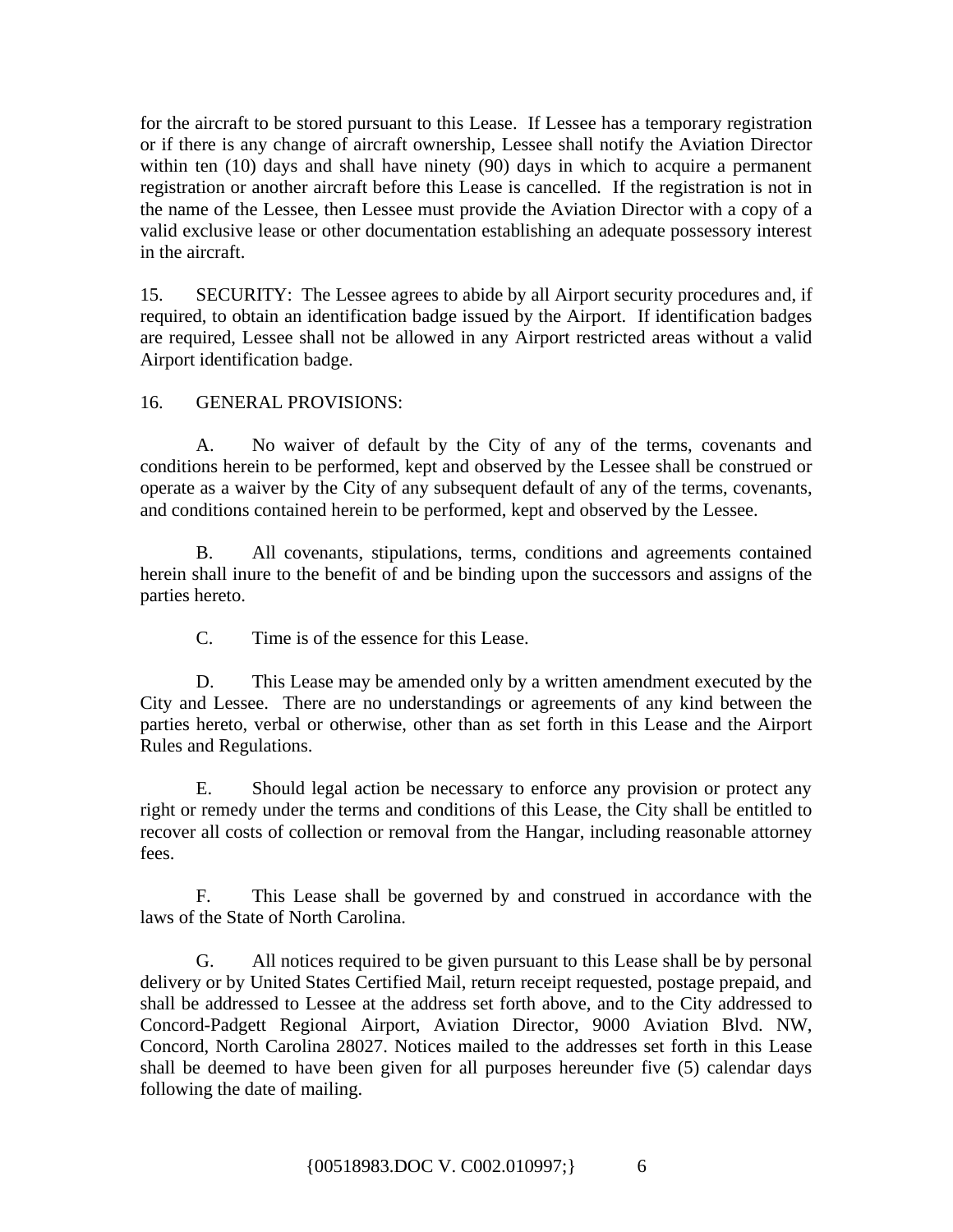H. Lessee shall never at any time during the term of this Lease become the agent of the City, and the City shall not be responsible for the acts or omissions of the Lessee or its agents.

I. Lessee acknowledges and agrees that it has received or reviewed the City's Airport Rules and Regulations and acknowledges that failure to comply with the Airport Rules and Regulations constitutes an Event of Default hereunder and grounds for termination of this Lease.

|                        | This the $\_\_\_\_$ day of $\_\_\_\_\_\_\_\_$ , 20 $\_\_\_\_\_$ . |
|------------------------|-------------------------------------------------------------------|
| <b>CITY OF CONCORD</b> | <b>LESSEE</b>                                                     |
|                        |                                                                   |
| <b>ATTEST BY:</b>      | <b>ATTEST BY:</b>                                                 |
| Witness                | Witness                                                           |
| <b>SEAL</b>            | <b>SEAL</b>                                                       |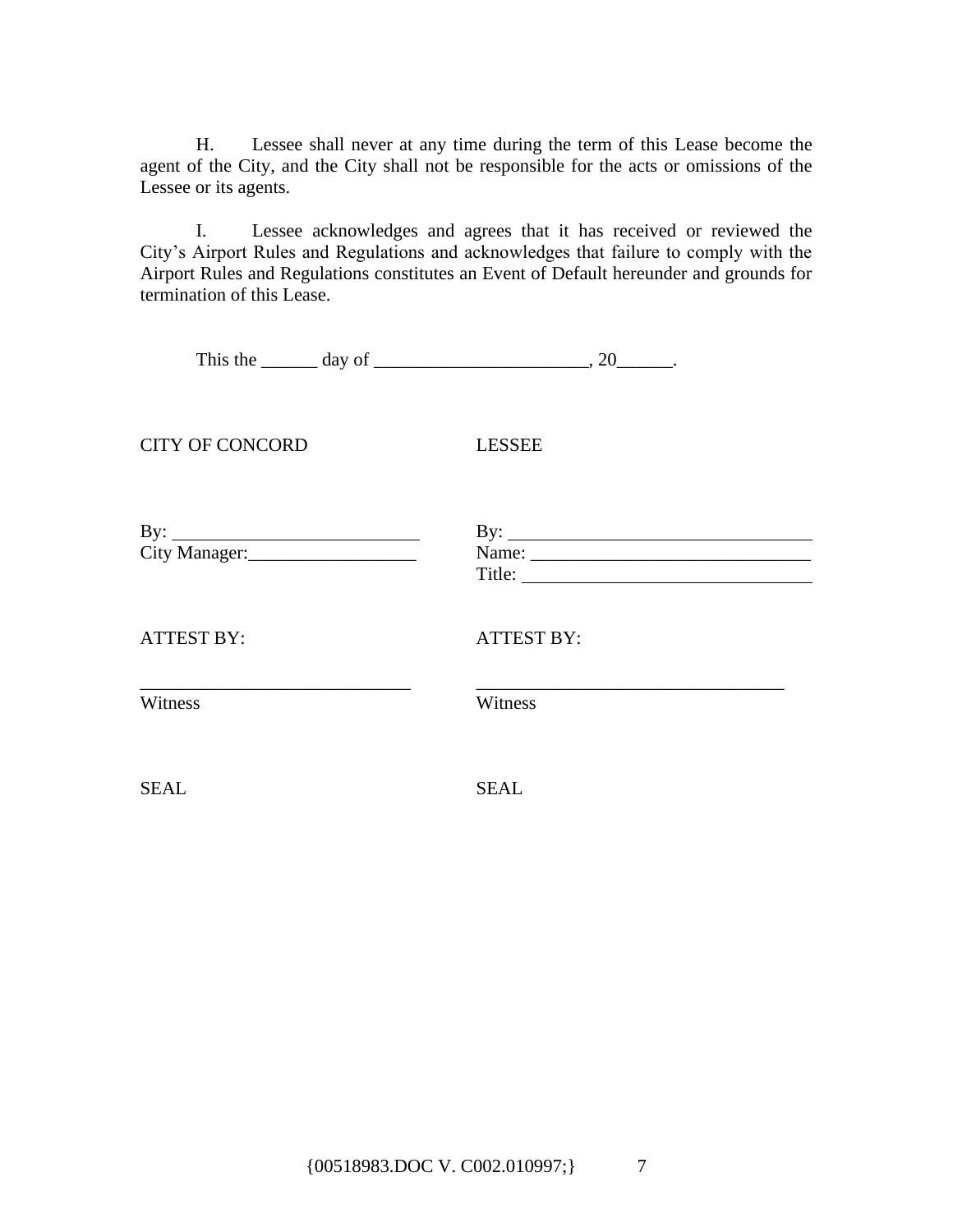#### **EXHIBIT A**

#### **REQUIRED FAA CONTRACT PROVISIONS**

#### **GENERAL CIVIL RIGHTS PROVISIONS**

The lessee and its transferee agree to comply with pertinent statutes, Executive Orders and such rules as are promulgated to ensure that no person shall, on the grounds of race, creed, color, national origin, sex, age, or disability be excluded from participating in any activity conducted with or benefiting from Federal assistance.

This provision obligates the lessee or its transferee for the period during which Federal assistance is extended to the airport through the Airport Improvement Program.

In cases where Federal assistance provides, or is in the form of personal property; real property or interest therein; structures or improvements thereon, this provision obligates the party or any transferee for the longer of the following periods:

(a) The period during which the property is used by the airport sponsor or any transferee for a purpose for which Federal assistance is extended, or for another purpose involving the provision of similar services or benefits; or

(b) The period during which the airport sponsor or any transferee retains ownership or possession of the property.

## **CLAUSES FOR TRANSFER OF REAL PROPERTY ACQUIRED OR IMPROVED UNDER THE ACTIVITY, FACILITY, OR PROGRAM**

A. The lessee, for himself/herself, his/her heirs, personal representatives, successors in interest, and assigns, as a part of the consideration hereof, does hereby covenant and agree as a covenant running with the land that:

1. In the event facilities are constructed, maintained, or otherwise operated on the property described in this lease for a purpose for which a Federal Aviation Administration activity, facility, or program is extended or for another purpose involving the provision of similar services or benefits, the lessee will maintain and operate such facilities and services in compliance with all requirements imposed by the Nondiscrimination Acts and Regulations listed in the Pertinent List of Nondiscrimination Authorities (as may be amended) such that no person on the grounds of race, color, or national origin, will be excluded from participation in, denied the benefits of, or be otherwise subjected to discrimination in the use of said facilities.

B. With respect to this lease, in the event of breach of any of the above Nondiscrimination covenants, the City will have the right to terminate the lease and to enter, reenter, and repossess said lands and facilities thereon, and hold the same as if the lease had never been made or issued.